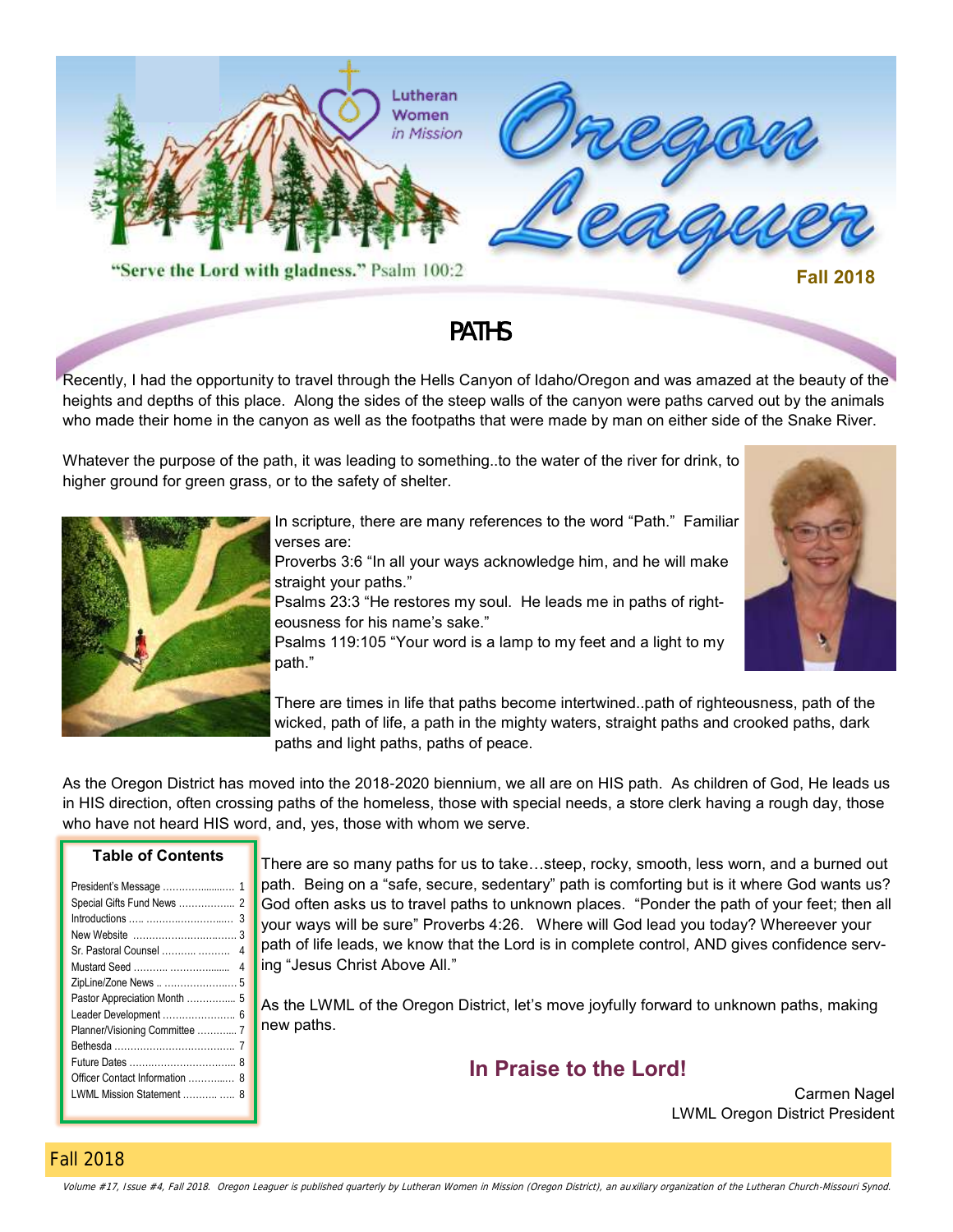

#### *Where In The World Are Some Of Our Former Scholarship Grads?*

**Jordan Merrifield** - from Roseburg, OR and graduate of Concordia, Portland, OR - 2015 Jordan is beginning her third year of teaching English and Bible Studies through Mission Of Christ Network- LCMS in Chiayi, Taiwan.

I got to meet her once again and hear all about her school and the children. Please keep Jordan in your prayers. You can hear from her throughout the school year via email: jordan.merrifield@missionofchrist.org. This is a large campus school which encompasses all grade levels! Jordan has to raise her own funds to be there, so should you wish, you can also help support her. Jordan thanks the LWML of the Oregon District for our past support and continued prayers.



**Callah Clift Stichler -** Bend, OR Graduate of Concordia, Portland - 2015

 Callah is curently teaching Kindergarten at Hope Lutheran Church and School in Shawnee, Kansas. This is her third year of teaching. Callah and her husband Taylor welcomed a baby daughter, Charlotte, on April 7th. Daddy Taylor is a DCE in the Inner City of Kansas City for three Lutheran Churches.



## *Scholarships Available for this school year 2018-2019*

Applications are available on line from the Oregon District LWML Website. Please encourage your young people to apply. Applications can be mailed to :

> Special Gifts Fund Donna Boyd, Chairman 3801 NE 304th Ct. Camas, WA 98607

Applications need to be mailed **by February 1, 2019**.

### *Special Gifts Fund*

Once again, we wish to encourage you to support the **Special Gifts Fund** by remembrances, in honor of, and in Thanksgiving. We are working to be able to support at least one sutdent this school year, and possiby two.



It is through your generous offerings that we can, by the Grace of God, continue to help our young women achieve their goals in preparing to reach out to the young and old in their congregations and church schools.

This past year we were able to award four (4) Scholarships. Thanks be to God!



*The following thank you was sent to the Oregon District LWML*

*Dear Donna & Oregon District LWML representatives. I want to thank you from the bottom of my heart for your support, both prayerfully and financially, throughout my college career. Your kind cards and uplifting words have meant a lot to me and I am so grateful.*

*Thanks to your help, I have been able to spend the past three years at an amazing university, I look forward to carrying on the love you've given me as I move forward in the field of Lutheran Education. May God be with you as you continue serving in this Kingdom.*

> *God's Blessings, Megan Clift (Trinity, Bend, OR) Senior at Concordia University, Irvine, CA '18-'19*



Thanksgiving — November 22 Advent — begins December 2 Christmas — December 25

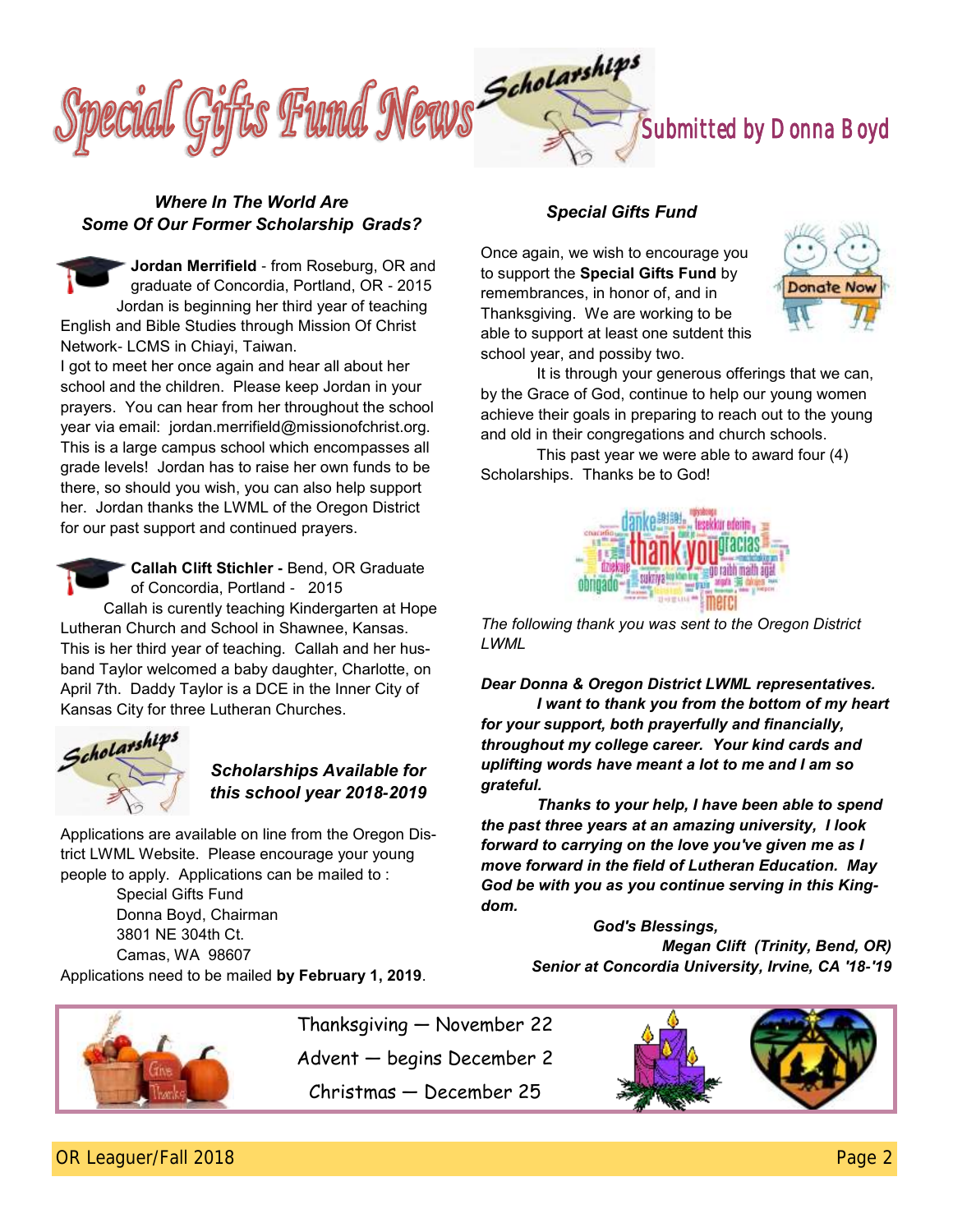

Introductions can be awkward. Younger to elder, women to men, titled to untitled? What is the correct way to introduce your mom, aunt, friend, pastor or child to others?

Emily Post has the proper etiquette for making proper introductions among other social behaviors.

When introductions are made usually something about the persons is conveyed to each of the people being introduced. "I'd like you to meet Jane, my mom; she is a great seamstress." Or, "Mom, this is Joe, he has an advertising business."

This helps get the two new acquaintances familiar with potential like-minded interests. From such introductions friendships or business alliances are made.

Many times, the formality has fallen by the way-side and it is just, "Mom, Joe." It gets the job done but not a very welcoming introduction to promote an opportunity to get to know each other better.

Have you ever thought of what you would answer if someone asked you how you would introduce your 'god'. Yes, small letter g. That is because we are sinful beings and have other people, places or things that we turn to for solace.

Example would be "This is my bank which gives me the best interest on my money." Ridiculous, right? Of course, it is. When someone says the word 'God" to Christians they think the one Sovereign Lord.

So, back to the question. How would you introduce your God/Lord to someone? This is not an easy question to answer. Much lies in the balance of how you answer. A short snappy (maybe even embarrassing) answer does not leave room for further discussion. A long drawn out recitation of the Nicene Creed would lose the listener and again not allow for further conversation about your faith in Jesus.

What could you say that would make a connection between Jesus and the person you are talking to?



[continued bottom of Column 2]



## Our new web address is

## lwmlor.org

If you haven't already done so, check out the NEW Oregon District LWML website. It is wonderful, with a lot of excellent information!

If you have comments or questions, contact:





[continued from Column 1]

This is your opportunity to "plant a seed of the gospel" so the pressure is on to not blow it. This is wrong thinking. Your job is to make the connection. The Holy Spirit will take over from there. No need to be tongue-tied.

What you want the person to know are the attributes of Jesus, loving, forgiving, sacrificing, and everlasting. You need to leave room for the listener to be able to question your answer – open up a dialog.

Making introductions can be awkward. Introducing your Lord and Savior need not be. Give prayerful thought to what you would say. Practice it so it rolls off your tongue and thank God you have the opportunity to make the introductions.

Readers, let me introduce you to my God. He loves everyone so much that He gave up His life so all of us can be forgiven of our sins for all are sinners



and need forgiveness. His name is Jesus, the Christ.

Mary Doslon

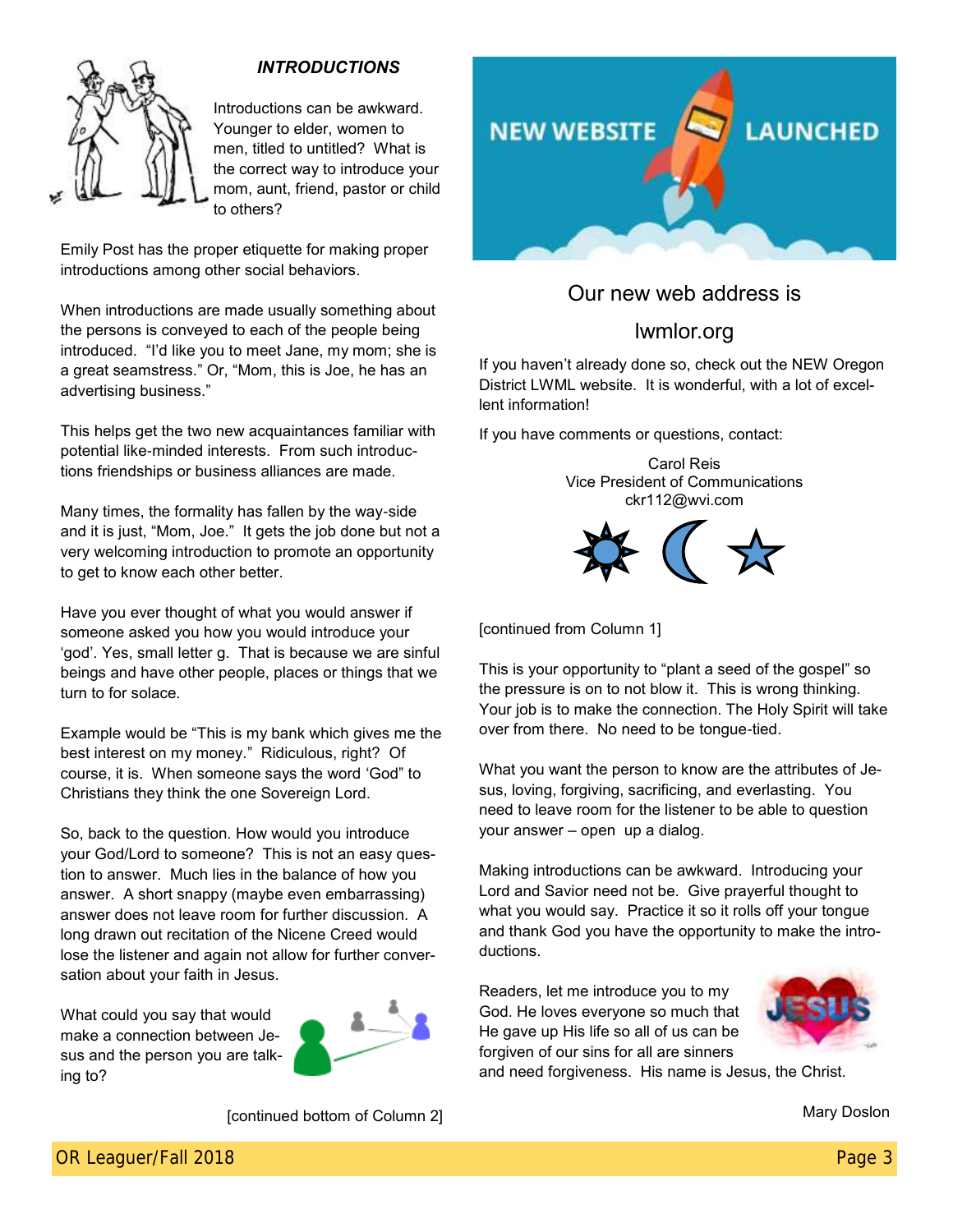

As we approach the beginning of autumn I can't help but see the changes that are beginning to happen in God's creation. The trees are starting to gradually change their green leaves to the multicolors of fall. The bright, hot sun that reminded us of summer is beginning to lose its intensity. The morning and evening air has a sharp, crisp-

ness to it that was not there before. God's greatest creation also is preparing for the change in seasons. We put on a light jacket or sweatshirt in the evenings. We have begun to prepare for the change by cleaning our barbecue grills and putting away our gardening tools.

We live out our lives in an constant time of change. Our bodies, our surroundings, our friends and neighbors are just a few of the many changes we deal with on a constant basis. For the most part we seem to have a good grasp of this change and can go with the flow so to speak. But once in a while that change gets the better of us and we find ourselves somewhat lost in this sea of change. That is when our faith in our Lord and Savior, Jesus Christ is all important to us. We rely on our God's never changing promises and virtue to sustain us during these periods of great change.

Our God is a never changing God. His promises never change or are broken. His love for us is constant. Throughout the ages He continues to be steadfast in His love for us. He never changes. Or does He?

There is one point in history where God does indeed change. It was never God's intention to save all of humanity. His creation, including us, was declared good, very good. Perfection. The relationship between God and His creation was one of constant love. Without doubt or suspect. A relationship that was of mutual love for each other. That was God's plan from the very beginning. So what happened?

Sin! When mankind chose sin, we immediately see all of God's creation begin to change. The relationship between man and the ground. The relationship between woman and birth. Most of all the relationship between God and His best creation. There is now a breech between the two. Where do we find Adam and Eve? Hiding from God. Afraid and ashamed. So what has to be done? God has to change.

His change comes in the form of His Son, Jesus Christ who enters our world to save us from ourselves. It is His life, His suffering, His death, and His resurrection [continued bottom of Column 2]

## **The Holy Spirit . . . my partner in prayer!**



**In the Word**

*. . . Praying at all times in the Spirit, with all prayer and supplication.* Ephesians 6:18a

#### **Of the Word**

Do you have an active prayer life? Are your prayers long or short? Can you comfortably voice your prayer concerns to God? The Holy Spirit comes to our aid as we pray. He comes with open arms and places them around us to guide us in truth. (John 16:13) The Holy Spirit is our greatest support in prayer.

*Likewise the Spirit helps us in our weakness. For we do not know what to pray for as we ought, but the Spirit himself intercedes for us with groanings too deep for words. And he who searches hearts knows what is the mind of the Spirit, because the Spirit intercedes for the saints according to the will of God (Romans 8:26-27).*

What great comfort to know that the Holy Spirit is our guide to truth and that He is within us! He is our prayer partner. If you're having a difficult time praying, remember the Spirit is in you, to support you. You are not alone in prayer!

**Walking with my Lord**

**Dear Lord, thank You for sending the Holy Spirit. No longer will I need to worry over the correct words or proper form because I know the Spirit will help guide my thoughts and words to You in prayer. In Jesus' name, I pray. Amen.**





[continued from Column 1]

that brings us out of this change back to a time of perfection with our God. It is His atoning sacrifice that allows us to be in a righteous relationship once again with our heavenly Father. It is His sacrifice that allows us to step before our God, through the cross, to declare that we are His child in our baptism.

As you stop and wonder about the changes you see this autumn time, wonder and marvel at the one change that God made to give us salvation by the sacrifice of His Son on the cross so that we can once again live a perfect life and have a perfect relationship with our heavenly Father.

Pastor Gary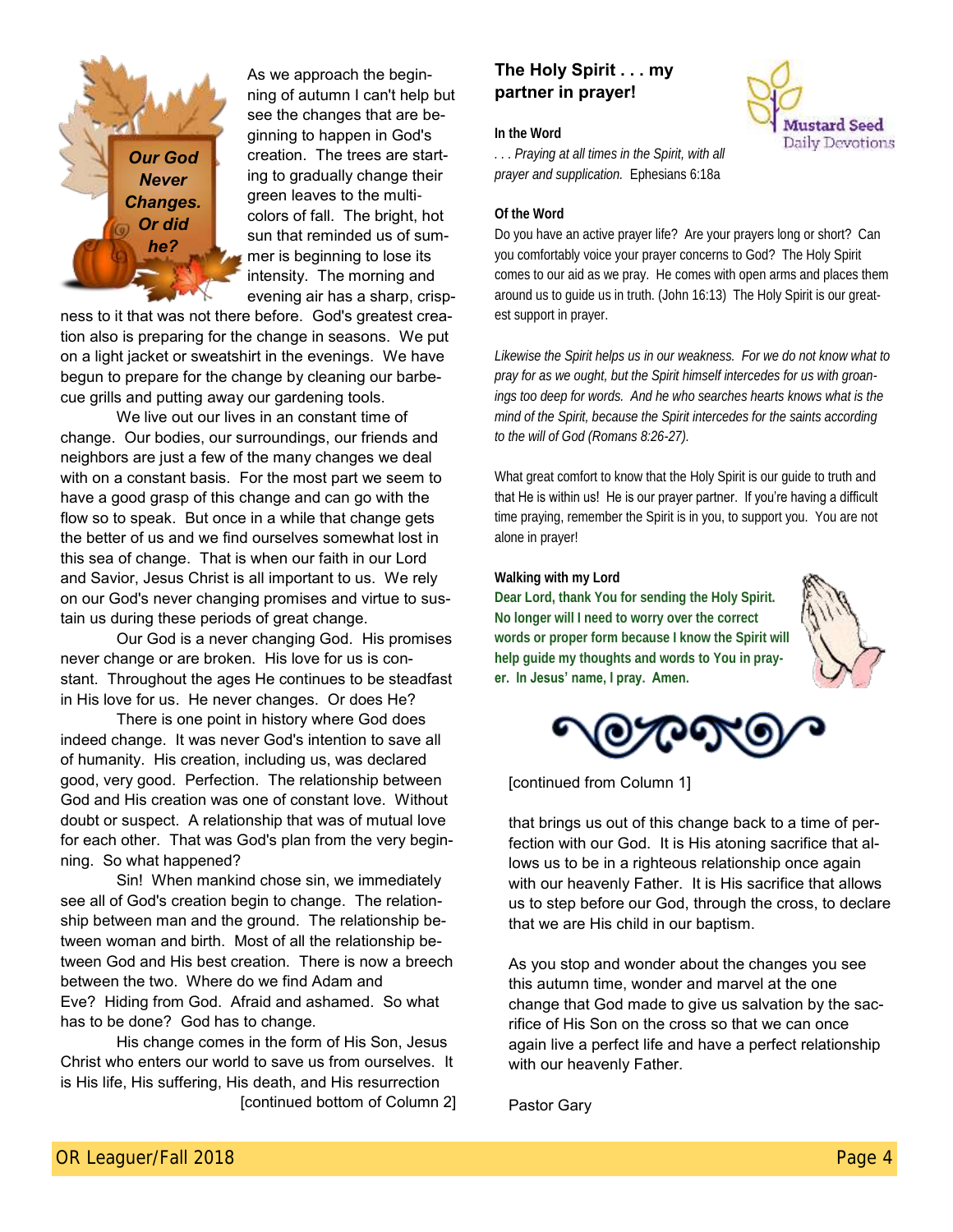



## **2018 LWML SUNDAY Our Rest in a Changing World**



The first Sunday in October is traditionally set aside for the observation of LWML Sunday, but it may be celebrated at any time.

LWML Sunday 2018

Need a break from this busy life and always wondering what might happen next? Then take a look at the 2018 LWML Sunday materials authored by Rev. Ken Hennings, LCMS Texas District President. The theme, "Our Rest in a Changing World," from Psalm 62 will take you through worship to the sermon titled "The Rest We Share" giving pause and insight in seeking that rest.

**\* \* \* \* \* \* \* \***

Learn more about 2018 LWML Sunday at: www.lwml.org/lwml-sunday



Scripture Verse: *Sing to the LORD, all the earth! Tell of his salvation from day to day. Declare his glory among the nations* (1 Chronicles 16:23-24a).



## **Sharing Jesus' Love in Action – October is Pastor Appreciation Month!**

Can you think of any other job where an employee must be on call 24x7x365, carry the emotional burdens of dozens of people, be held to a higher standard of behavior just because of the position, and still find time for a personal and family life? It's no wonder we hear some depressing statistics around pastor burnout. Take a few moments to think about your pastor (or pastors) or other church workers you know. Do you think there might be something you and your LWML sisters might be able to do to lighten their loads and lift them up? The month of October is designated as Pastor Appreciation Month so now is the time to organize some activities to do just that!

#### **Pastors and Church Workers are God's Gifts to Us:**

Let's remember that pastors and teachers are given to us to help us learn God's word and to carry out God's will on Earth. Where would we be without them!? Who would we ask when we have tough questions? Who would we turn to when faced with illness or grief? Who joins with us in the celebrations of baptism and marriage? Why, of course, our pastors!

#### **Ways to Show Support:**

Here are just a few ways you can support the pastors and church workers in your congregation:

Take some time to talk with your pastor one-on-one to tell him how much you appreciate him and ask what you and your LWML sisters can do to support him.

Review the *[LWML Toolkit for Pastor Support](http://www.lwml.org/posts/kit-ideas/pastor-support-and-involvement-ideas)*. This resource has several ideas for encouraging and uplifting your pastor.

#### **A Prayer as You Plan:**

Dear Father in Heaven, please bring to our minds all those who serve us as pastors and teachers. Help us be mindful of their needs and to show support for them. Father, help us also remember that we are partners in ministry with them and that we too are charged with bringing your Word to the lost and erring. Thank you God for placing these men and women in our lives. In Jesus' precious name we pray. Amen.

Read more about mission service activities at: http:// www.lwml.org/posts/mission-servants-activities/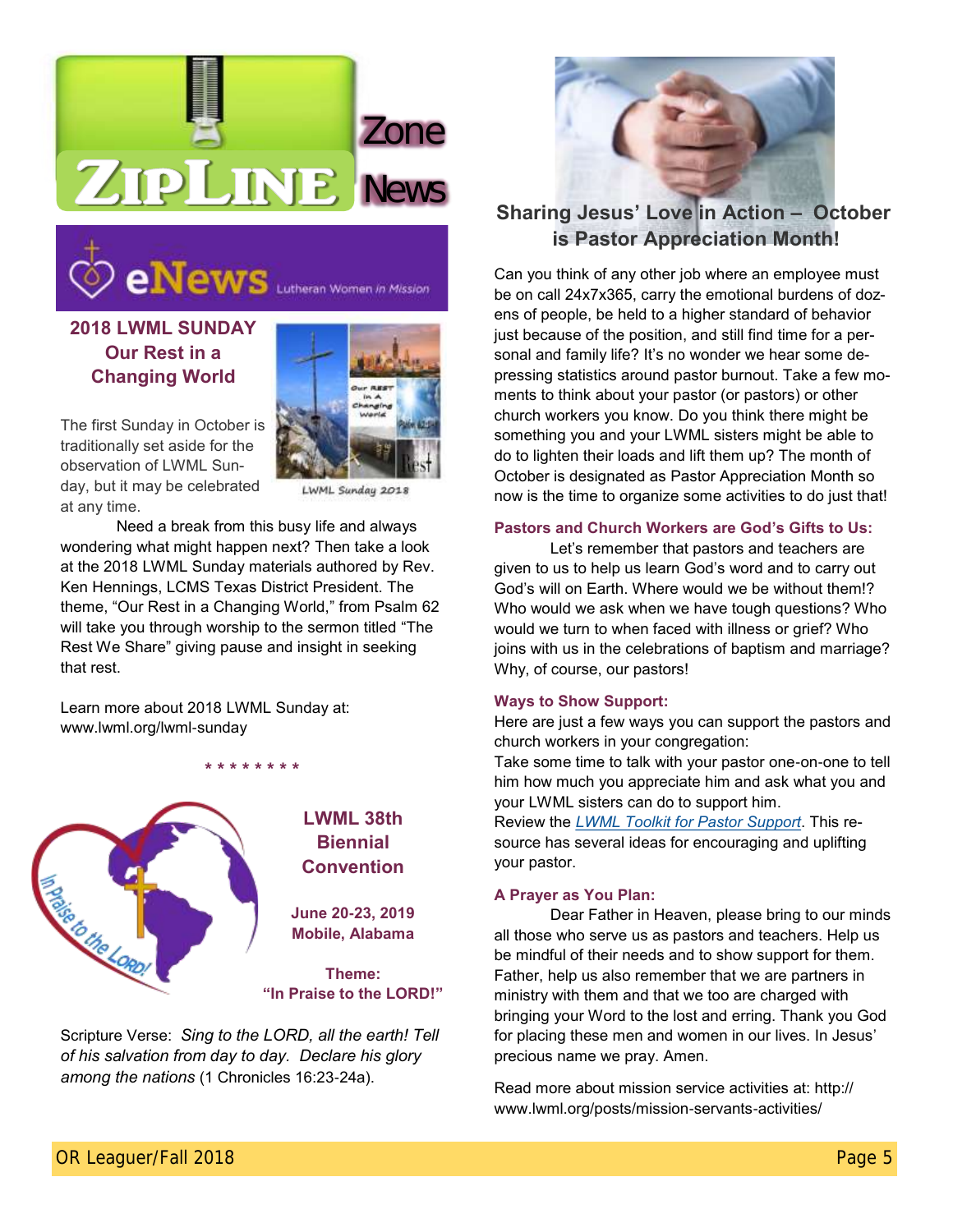

*Leader Development — Loves to hear what your Zones are doing "off season" to keep connected! Here are a few Summer events heard around the District!!*

## *FAITH~La PINE Hosted Their Annual Summer Retreat on Breath-Taking Fall River*

Requests for time-honored summer retreats by the *ladies of Faith* were met by gracious hostess, Margo Magel, offering her rustic home and spacious, cool deck on the banks of Fall River, north of Sunriver, July 21. Two dozen women gathered for a late morning salad potluck, with fly fishermen and hikers on the banks enjoying their hours of song. Zone VP Joan Kittrell led the women in a wonderful Bible Study, each woman being gifted with the prayer book.

## *JUNIPER ZONE Women Enjoyed Their 9th Annual Kolzow Garden Brunch*

This summer's heat wave set hostess Char Kolzow, **Trinity, Bend,** to move to a cool Saturday morning Brunch-on-the-deck this year, enjoyed by over 25 women from three Central Oregon Societies on August 11. Her deck and umbrellas were colorfully set to everyone's delight. And traditionally, all moved into the spacious great room to sing until nearly noon. Many new faces this year, from Emmaus, Faith and Trinity, as they cheerfully greeted each other, and made plans for their early October Retreat, "Let the Redeemed Say So!"



## *GRANTS PASS SOCIETY Hosted Summer Sunday Mission Event*

Ladies of *St. Paul's, Grants Pass*, made their traditional "Tuesday August Picnic" an open invitation to their entire Church and Sunday School to a salad and sandwich lunch. They featured Pastor Joe Atwater, well-known in the Southern Circuit, who had been their Spring Rally speaker! He and his wife recently retired to Eagle Point. He is currently serving as part time Interim Pastor in Klamath Falls.

Pastor Joe became involved with the Lutheran mission, *4Kenya'sKids*, when he went to Kenya on another mission trip a number of years ago. Being a former New York City policeman, his presentations are very down to earth. The church had audio-visual equipment for his great presentation. Across the age-spectrum, of the 25-30 folks attending, including children, many who attended were interested in assisting in some way and wanted our whole group to hear him. As a result, four or five ladies are considering this short term mission opportunity to travel with him to Kenya next April.



## THE REALLY GOOD NEWS IS: *We welcome new Zone Presidents to the rank this Fall Biennium 2018~2020:* > Trish McKay & Eunice MacKenzie, Co-Presidents, MT. HOOD ZONE > Coleen Gurske, President, PACIFIC ZONE To be on the mailing list to receive Leader Development's Monthly HUG-IN-A-MUG *Please contact: Pat Reck pgmsreck@bendnet.com*

OR Leaguer/Fall 2018 **Detail 2018** 2018 12:00 Page 6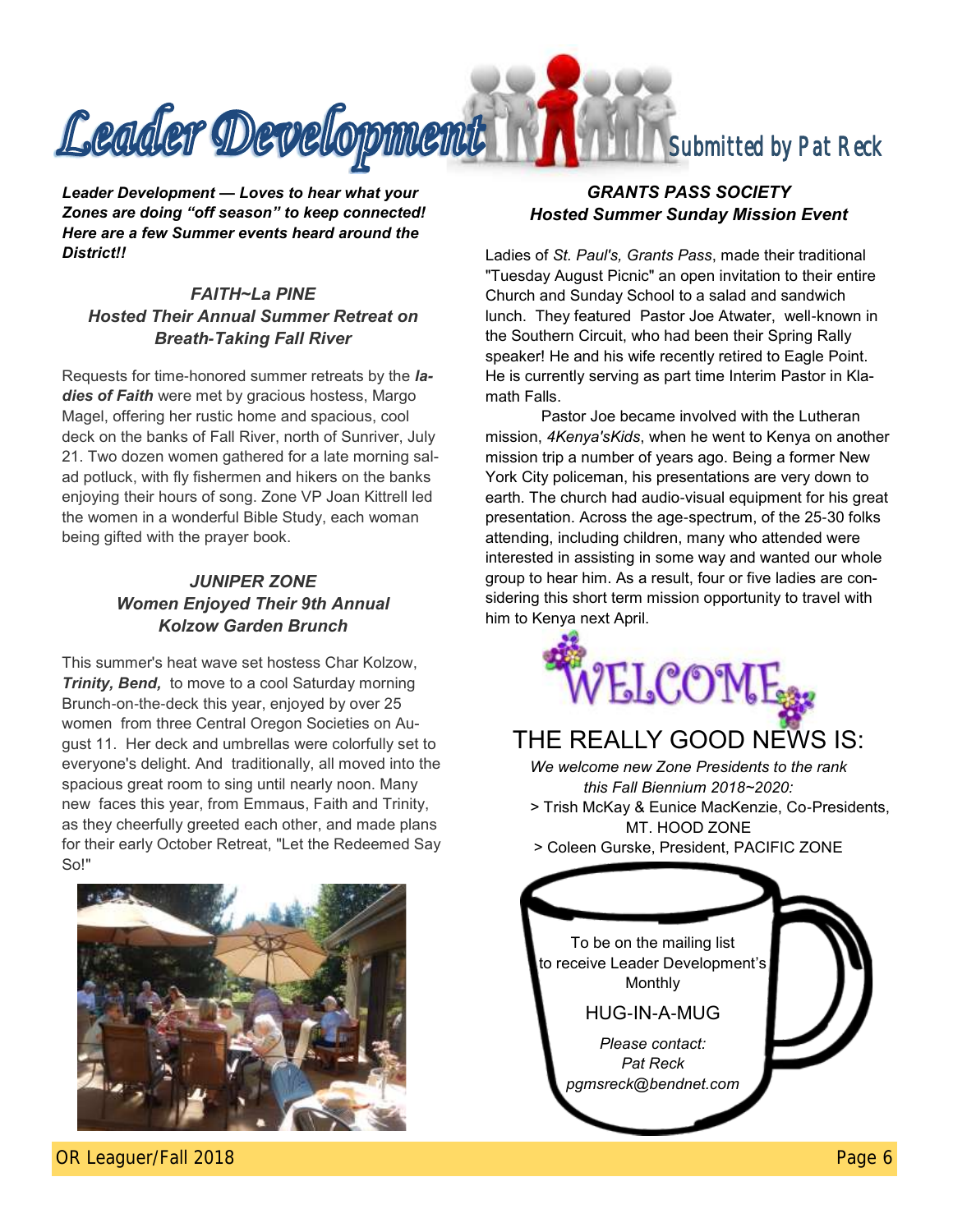*"Many, O Lord my God, are the wonders You have done. The things You PLANNED for us, no one can recount to You; were I to speak and tell of them, they would be too may to declare."* Psalm 40:5

## *Some Questions for You!*



As we **Plan** for our OR District and develop the vision for this new biennium, are we doing it as forgiven, loved children of our Heavenly Father?

Have you been thanking the

Lord for the difference a "Clean Slate" makes in your daily life? Have you been sharing this difference in your society meeting and at your zone rallies?

A goal that President Carmen and our Visioning Committee have talked about is how to make part of our daily lives what we learned at our conventions: from Scripture (the Bible studies), and from keynote speakers and mission messages (inspiration, service, and mercy). That is why you are challenged with the above three questions.

Part of the plan is to have our OR District LWML department committees work together to prepare some "ideas/suggestions/programs/devotions" for you to consider using at your society meetings and zone rallies, so that all of our ladies will benefit from the Bible studies, keynote speakers and mission messages presented at convention. There is a lot of work to do ….. Let's roll up our sleeves, open our Bibles, and let God lead us*.* 

#### *"Commit to the LORD whatever you do, and your plans will succeed."* Proverbs 16:3

Planning is already underway to develop the *"In Praise to the Lord"* – I Chronicles 16:23-24 theme of the Mobile, Alabama 2019 LWML convention. Start planning your trip to "Praise the Lord" in Mobile in 2019.

Submitted by Planner/Visioning Committee Chair – Terry Putnam (and Committee member Anita Eller)





#### *Bethesda Says "Thank You!" Submitted by Terry Putnam*

Pastor Philemon Ngare, Bethesda Ministry Consultant (MC), and James Arcinienga, Bethesda's NW Regional Director, invited Bethesda Auxiliary and OR District LWML members to their August  $8<sup>th</sup>$  monthly leadership team meeting in order to say "thank you." Rev. George Putnam, Bethesda Auxiliary pastoral advisor gave the opening devotion sharing God's Word on the genuine love Christ Jesus gives us, so that we can give it to ALL people. He thanked the staff for giving care with the love of Jesus.

The 50–60 area and department directors and program managers had opportunity to meet OR District LWML President Carmen Nagel, VP of Special Ministries Nicole Knutson, past VP of Gospel Outreach Janet Schultz, and Planner-Visioning Chair Terry Putnam (also OR Unit Bethesda Auxiliary President). Carmen shared the joy LWML members have in giving their mites to fund the \$6,500 grant to help cover Pastor Ngare and MC Becky Lindsley's travel expenses as they minister at the various group homes and apartments, and visit congregations.

This joy was also expressed in the huge ingathering of items given at the July convention that the MCs delivered to Bethesda's programs. Terry shared the ways in which Bethesda Auxiliary supports Bethesda's religious life programs and projects, and shares the love of Jesus in Word and Deed with people with disabilities. She also thanked the staff for the loving support they give. Terry mentioned that most LWML members are Bethesda Auxiliary members (but men are also Auxiliary members).

James presented each guest with an orchid lei and a card signed by all the team members. Yes, the cards were full of thankful comments. Then James, MCs Pastor Philemon and Becky Lindsley, and Mona Fuerstenau, Bethesda's Director of Partnership Ministries, took us and a few of the residents out to lunch. We continued to share the joy of being partners in our Gospel outreach ministries with people living with intellectual and developmental disabilities.

Thank you ALL, LWML members and Bethesda Auxiliary members. God Bless You!

~~see photo at left~~

OR Leaguer/Fall 2018 **Leaguer/Fall 2018 Research 2018 Research 2018 Research 2018 Research 2018 Research 2018**